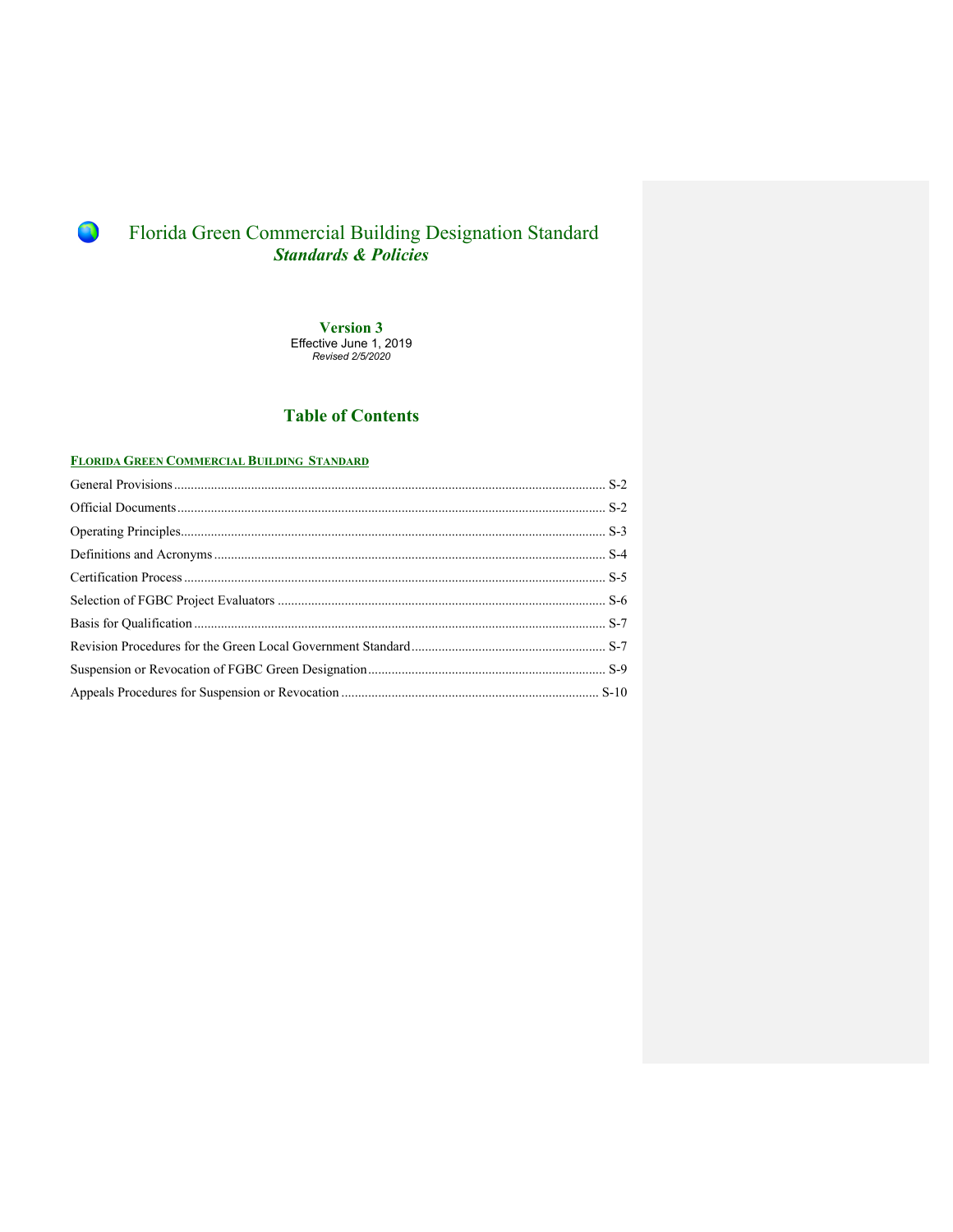**Version 3** Effective June 1, 2019

### 1. GENERAL PROVISIONS

- 1.1 **Purpose.** The provisions of this document are intended to establish a voluntary, statewide standard for Green Commercial Building Designation. This enhances the goal of achieving uniform and meaningful Green Commercial Building Designations for Florida.
- 1.2 **Scope.** These standards apply to Green Commercial Building Designations located in Florida. The commercial building could be comprised of any commercial occupancy listed in the current Florida Building Code.

#### 2. OFFICIAL DOCUMENTS

The official documents of the Florida Green Commercial Building Designation Standard shall be made available to the public as downloadable electronic files from the Florida Green Building Coalition website, and include:

- The "Checklist" shall assign credit points for green criteria of this Standard and shall be the official application for certification.
- The "Reference Guide" shall provide information on green building practices, details on how to earn credit points for complying with the Standard, and required documentation submittals for credit points.
- The "Standards & Policies" document shall describe the policies of the Florida Green Commercial Building Designation Standard.
- The "Modification Request Form" shall allow for submission of proposed changes to the Standard.
- 2.1 Checklist
	- 2.1.1 The Checklist shall include a list of credit features and the maximum points that may be possible for a commercial building to achieve for that feature'
	- 2.1.2 The Checklist shall include a location for the applicant to total the estimated achieved points.
	- 2.1.3 The Checklist shall include a certification Application Form. At a minimum the application must include:
		- 2.1.3)1 The name of the commercial building
		- 2.1.3)2 The full address of the commercial building
		- 2.1.3)3 The building owner(s) name, address and contact information
		- 2.1.3)4 The name, address, contact information, and signature of the Designated Professional
		- 2.1.3)5 The pertinent commercial building design team members (engineers, architects, planners, etc.) name, address and contact information
		- 2.1.3)6 The legal description of the commercial building property
		- 2.1.3)7 The Checklist must state the application fee and indicate accepted methods for payment.

FGBC Green Commercial Building Standard Policies © Version 3, Rev. 2/5/2020<sub>v</sub> Page 2 of 12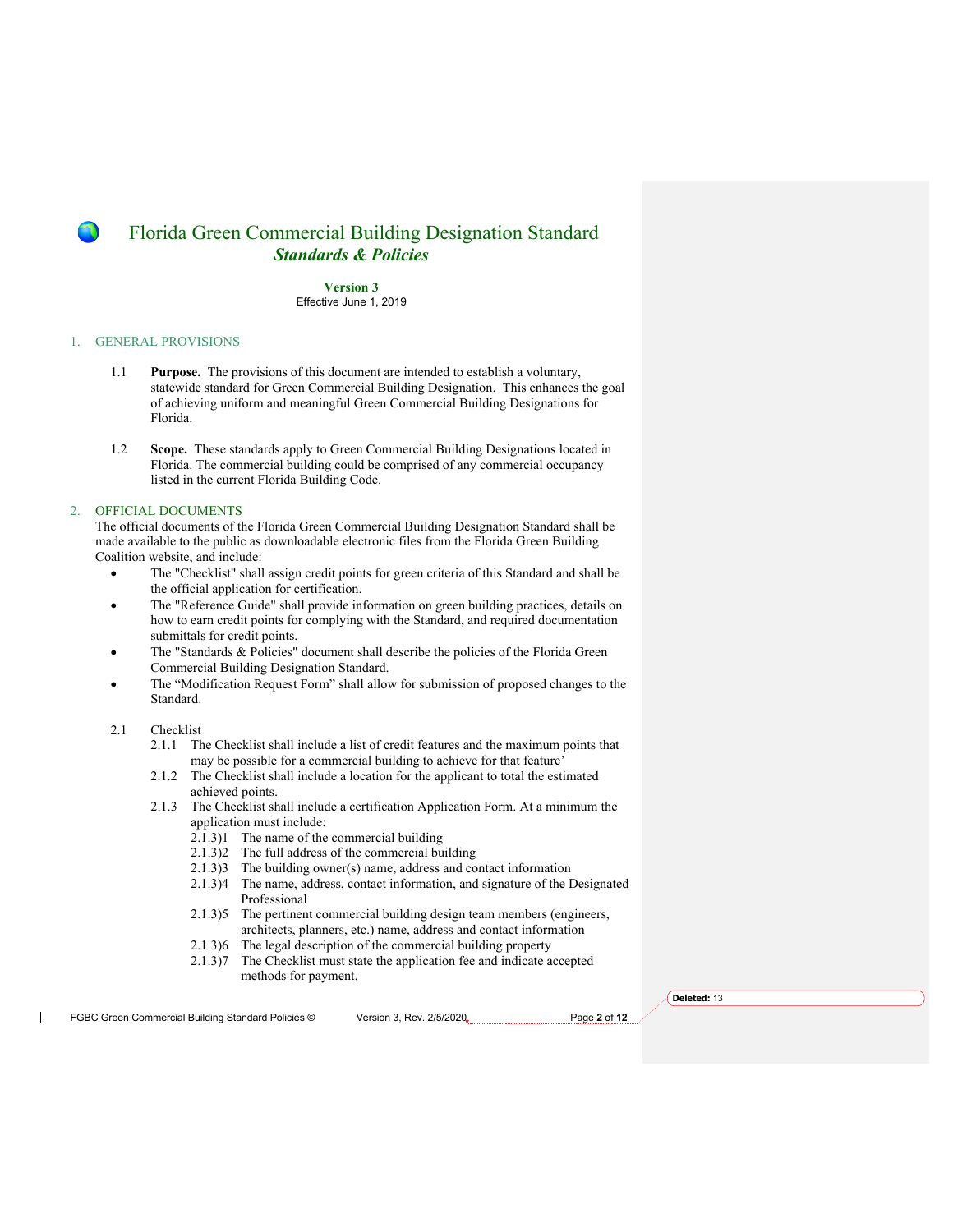#### 2.2 Reference Guide

- 2.2.1 The Reference Guide shall serve the purpose of providing details as to how to earn points
- 2.2.2 The Reference Guide shall at a minimum include each possible credit item and a description as to how to earn points.
- 2.2.3 Every attempt shall be made to describe how the points will be earned such that the criteria can be objectively evaluated.
- 2.2.4 The Reference Guide will include what, if any, submittal documentation is required to earn points for a given criteria.
- 2.2.5 The Reference Guide shall make every attempt to include the intent, requirements, and potential technologies and strategies available for each criteria or category of criteria.
- 2.3 Standards & Policies (this document)

#### 2.4 Modification Form

- 2.4.1 A form used for revision of this standard shall include the following:
- 2.4.2 Name, address, contact information and affiliation of proponent
- 2.4.3 Full description of change requested
- 2.4.4 Specific language desired
- 2.4.5 Technical basis or justification for change
- 2.4.6 Recommended number of credit points for any credit point changes or additions
- 2.4.7 Justification for recommended number of credit points

### 3. OPERATING PRINCIPLES

- 3.1 Qualification shall not circumvent any local or other jurisdictional laws, unless so allowed by the jurisdictional body as an incentive for complying with this standard.
- 3.2 Credit points are earned through measures that benefit the environment. The basis for the weighting of points shall be environmental benefit; however, it is understood that in some cases the weighting, by necessity, is subjective due to the various types of environmental benefit incurred (water vs. air pollution; tree protection; etc.
- 3.3 A Checklist of qualifying environmental benefits and their respective credit points shall be maintained by the Florida Green Building Coalition such that the credit point list is open to new features through a regular, technical and public review and acceptance process that is defined by this Standard.
- 3.4 The Checklist shall be organized into categories, such as project management, energy efficiency, water conservation, site preservation, health, materials selection, and disaster mitigation. Each category has a minimum points requirement and a maximum number of allowable points.
	- 3.4.1 Certification shall be earned by achieving at least 100 credit points, by reaching the minimum credit points required in each category, and by complying with all Prerequisites (no credit point value) listed in each category.

FGBC Green Commercial Building Standard Policies © Version 3, Rev. 2/5/2020 Page 3 of 12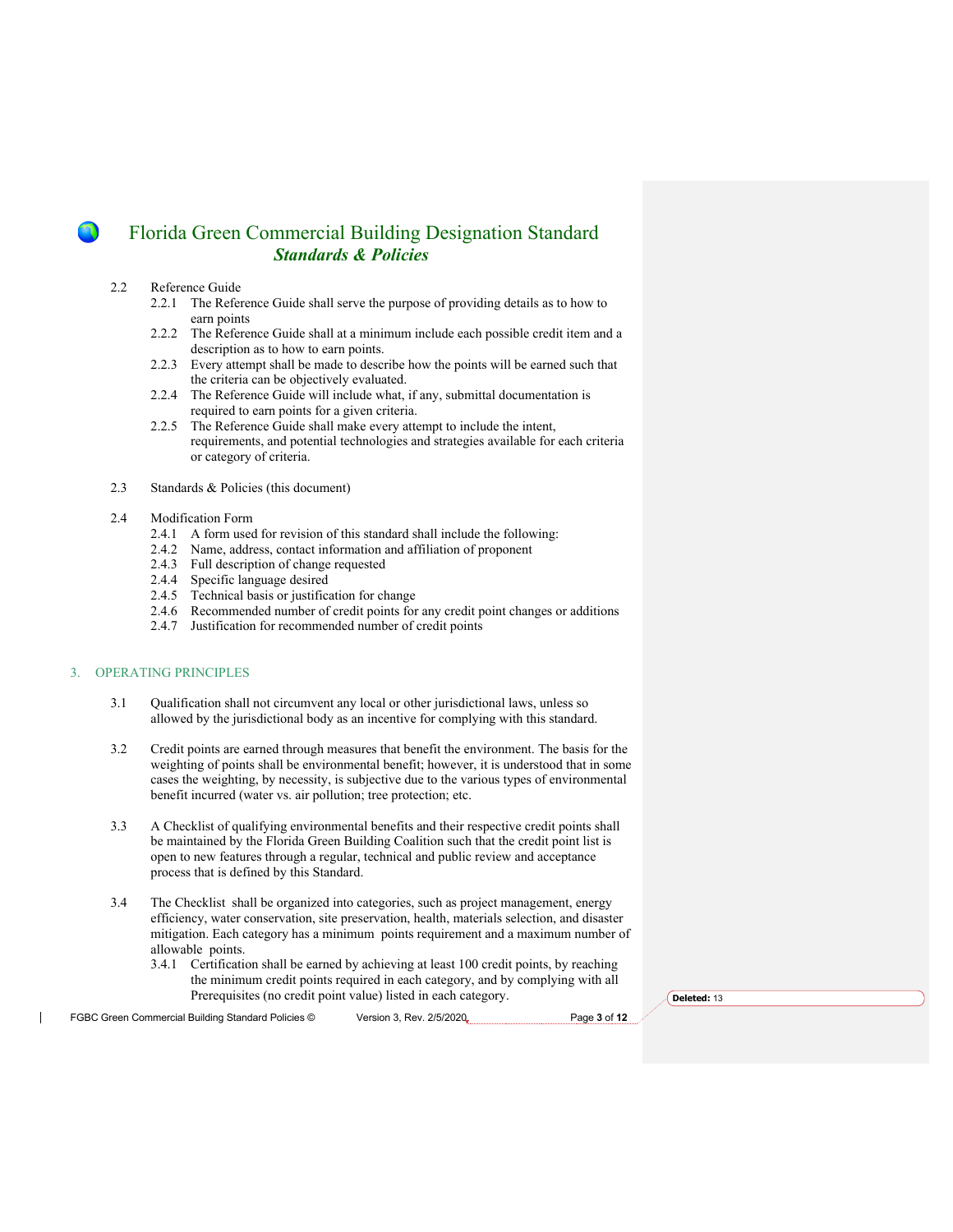- 3.4.2 If any category minimums cannot be achieved, point deficiencies may be added to the total minimum required score of 100, creating an "adjusted minimum required points."
- 3.4.3 The FGBC Green Commercial Building Designation program uses a tiered rating system. Certification is awarded at different levels according to points achieved over the project's adjusted minimum required points.
	- Bronze  $= 0 30$  points over the project's adjusted required minimum
	- Silver  $= 31-60$  points over the project's adjusted required minimum Gold  $= 61-90$  points over the project's adjusted required minimum
	- Gold  $= 61-90$  points over the project's adjusted required minimum<br>Platinum  $= 91$  > points over the project's adjusted required minimum
	- points over the project's adjusted required minimum
- 3.4.4 Certification of a Florida Green Commercial Building Designation shall be accomplished through an FGBC Project Evaluator who has been accredited by the Florida Green Building Coalition to evaluate a project with respect to the criteria contained in this Standard.
- 3.5 For each commercial building that qualifies for the Green Commercial Building Designation, written certification, fully disclosing all the features that qualify the Commercial Building, shall be provided to any purchasers or local officials upon request.
- 3.6 Wherever possible, this Standard will promote the market value of environmental improvements through economic analysis (e.g. there is economic benefit to be gained through improvements that reduce energy use beyond minimum code requirements).

#### 4. DEFINITIONS AND ACRONYMS

- *Credit Points* Qualification points assigned to features that improve the environmental, ecological and sustainability impacts of a building.
- *Florida Green Building Coalition. (FGBC)* A Florida non-profit corporation with open membership whose primary mission is to develop and maintain Green Designation Standards for Florida and to promote cost-effective, sustainable improvements in the built environment.
- *Green Commercial Building* A commercial building that incorporates multiple environmental, ecological and sustainability features that reduce the environmental degradation throughout its life cycle considerably more than a commercial building that just minimally meets state and local regulations.
- *Designated Professional* An individual who is authorized by the project owner to coordinate project information with the FGBC Project Evaluator and who shall collect, organize, review, and submit all documents required by the Standard in order to achieve certification.
- *Project Evaluator* An individual assigned by the Florida Green Building Coalition to evaluate a commercial building with respect to the criteria contained in this Standard for the purposes of certifying that the qualifications for a Florida Green Commercial Building

FGBC Green Commercial Building Standard Policies © Version 3, Rev. 2/5/2020<sub>v</sub> Page 4 of 12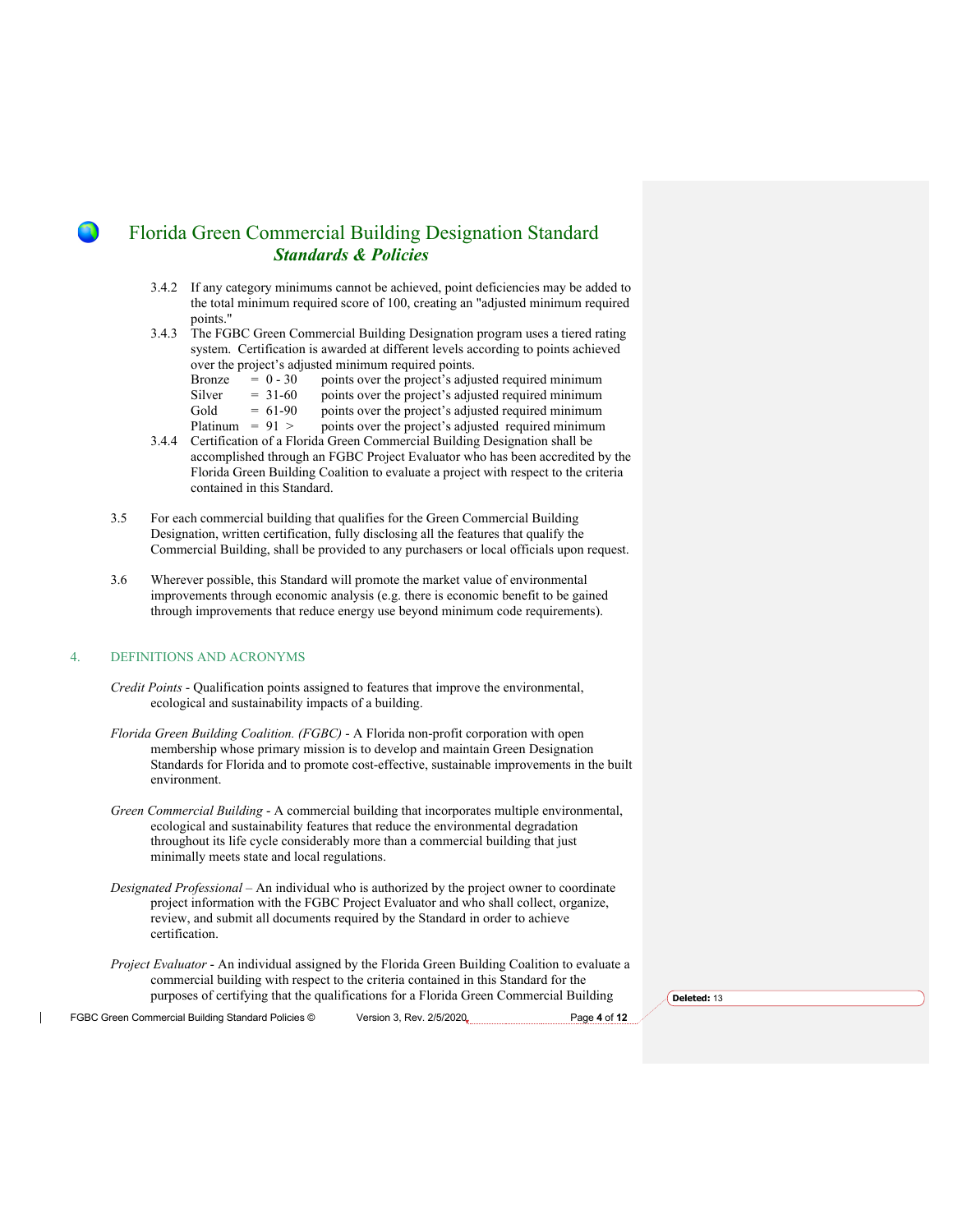Designation have been achieved.

#### 5. CERTIFICATION PROCESS

5.1 A Project Registration Form (available in the Checklist) and the appropriate nonrefundable deposit shall be submitted to FGBC by the Designated Professional.

5.1: If the project is not permitted within three (3) years of FGBC registration, then the project must comply with the FGBC standard in effect at time of permitting and will be subject to the current fee structure in effect at time of submittal. Additionally, if the final submittal is not made to FGBC within 5 years of registration, then the project is subject to the current fee structure in effect at time of final submittal.

The Final Application Form for green designation (available in the Checklist), with the required documentation and fee shall be submitted within five (5) years of the project registration with FGBC.

Projects not submitted within five years from registration with FGBC must comply with the current version and fee structure in effect at time the time the Final Application is submitted.

- 5.2 A Project Evaluator shall be assigned by FGBC after receiving the Project Registration Form or Final Application Form and appropriate fee.
- 5.3 The Project Evaluator role is to assist with interpretation of the standard, answer questions regarding submittal, and verify that all required information and documentation specified in the Checklist and Reference Guide for the credit points requested have been received. The Project Evaluator is the evaluator for FGBC, and a technical resource for the Designated Professional regarding any interpretation of the standards. The Project Evaluator is not a consultant for the design team.
- 5.4 The Project Evaluator shall verify the correct points earned based on information received and other verification deemed necessary.
- 5.5 Upon completion of the project review, the Project Evaluator shall forward the verified Checklist with a final score, photographs, any calculations, and documentation to FGBC for archiving.
- 5.6 The Florida Green Building Coalition shall uphold the Standard including, if need be, denying certification of applicants for failure to meet the minimum requirements of the Standard. Failure to comply with the Standard shall not be grounds for any refund of the application fee to the applicant.
- 5.7 Certification of a Florida Green Commercial Building Designation shall be provided in writing and accomplished in accordance with the provisions of this Standard.

FGBC Green Commercial Building Standard Policies © Version 3, Rev. 2/5/2020<sub>v</sub> Page 5 of 12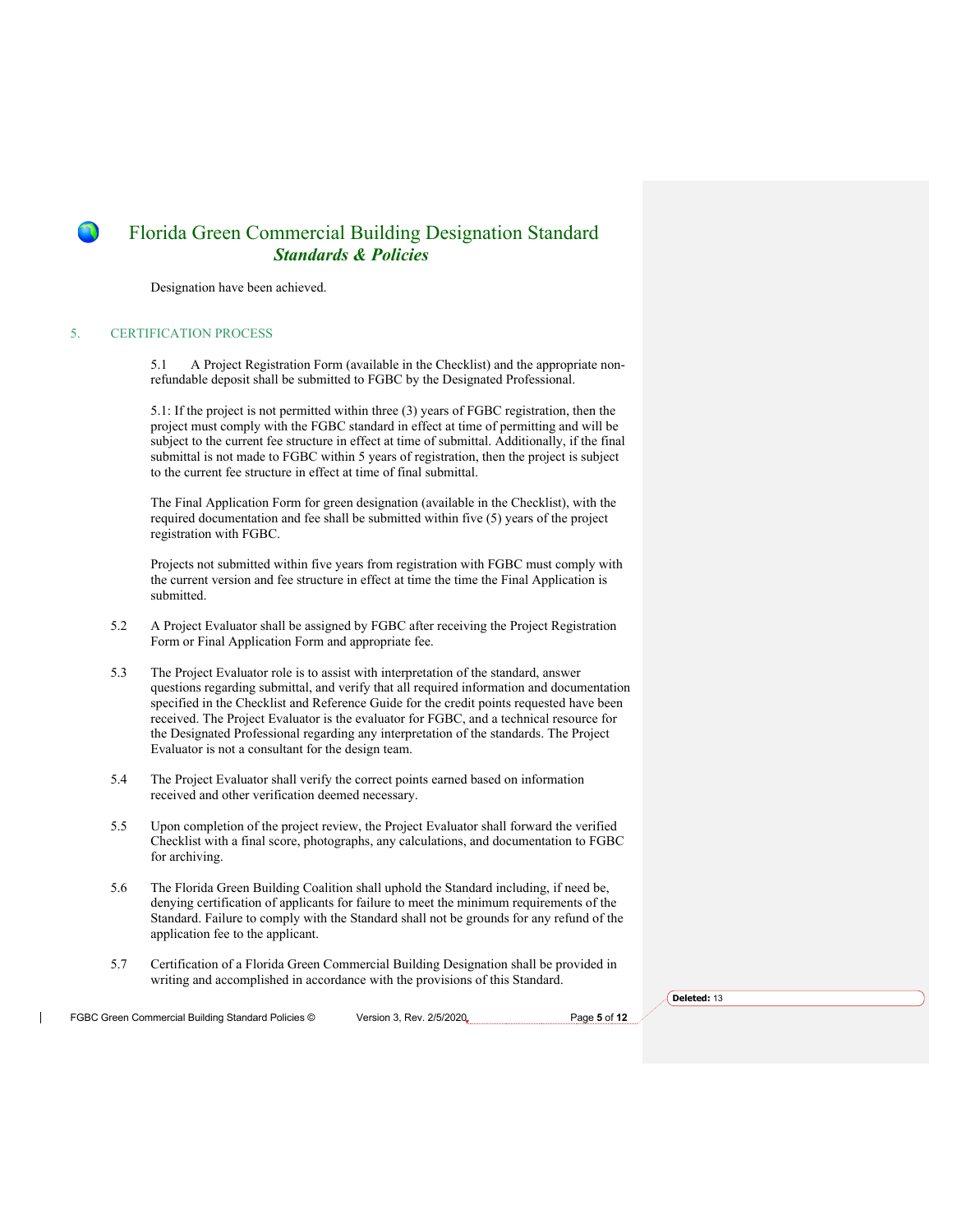- 5.8 Each Florida Green Commercial Building Designation Certificate shall include the following:
	- 5.8.1 The seal of the Florida Green Building Coalition;
	- 5.8.2 The name of the commercial building and the building owner;
	- 5.8.3 The full address where the commercial building is located;
	- 5.8.4 The signature and typed or printed name of the Project Evaluator;
	- 5.8.5 The date the certification was completed; and
	- 5.8.6 The statement: "This certification is provided by the Florida Green Building Coalition Any questions, comments, or complaints regarding the green designation of this commercial building may be directed to the Florida Green Building Coalition"
- 5.9 Each Florida Green Commercial Building Designation certification shall include a disclosure stating that the Project Evaluator had no financial interest in the project or current contracts/obligations with the owner or any member or organization of the building design team (engineers, architects, etc.).

#### 6. SELECTION OF FGBC PROJECT EVALUATOR

- 6.1 Any organization or individual that would like to serve as a Project Evaluator may request to do so by submitting the required information to FGBC.
- 6.2 At a minimum, the following information shall be required and kept on file for each applicant for acceptance as an FGBC Project Evaluator:
	- 6.2.1 Full name of applicant
	- 6.2.2 Permanent mailing address, phone number and, if applicable, e-mail of applicant
	- 6.2.3 Occupation (primary source of income) of applicant
	- 6.2.4 Employer and length of employment of applicant
	- 6.2.5 Statement of applicant's qualifications for reviewing the breadth of criteria given in the Checklist and Reference Guide.
	- 6.2.6 Agreement to report each certified Green Commercial Building to the Florida Green Building Coalition and to uphold the provisions of this Standard, including the no-financial interest agreement (section 5.9 above).
- 6.3 Must be an active member of FGBC for a minimum of 1 year.
- 6.4 Evaluators must have a minimum of 10 years in the construction industry.

6.4.1 Verification of experience will require written references to such activity in at least one of the below listed professions:

- 6.4.1)1 Residential trade contractor or builder experience either on the jobsite or in management;
- 6.4.1)2 Superintendent or other jobsite supervisor;
- 6.4.1)3 Licensed or qualified home inspector or certified energy rater;
- 6.4.1)4 Residential design or architectural work;
- 6.4.1)5 Residential land development management;

FGBC Green Commercial Building Standard Policies © Version 3, Rev. 2/5/2020<sub>v</sub> Page 6 of 12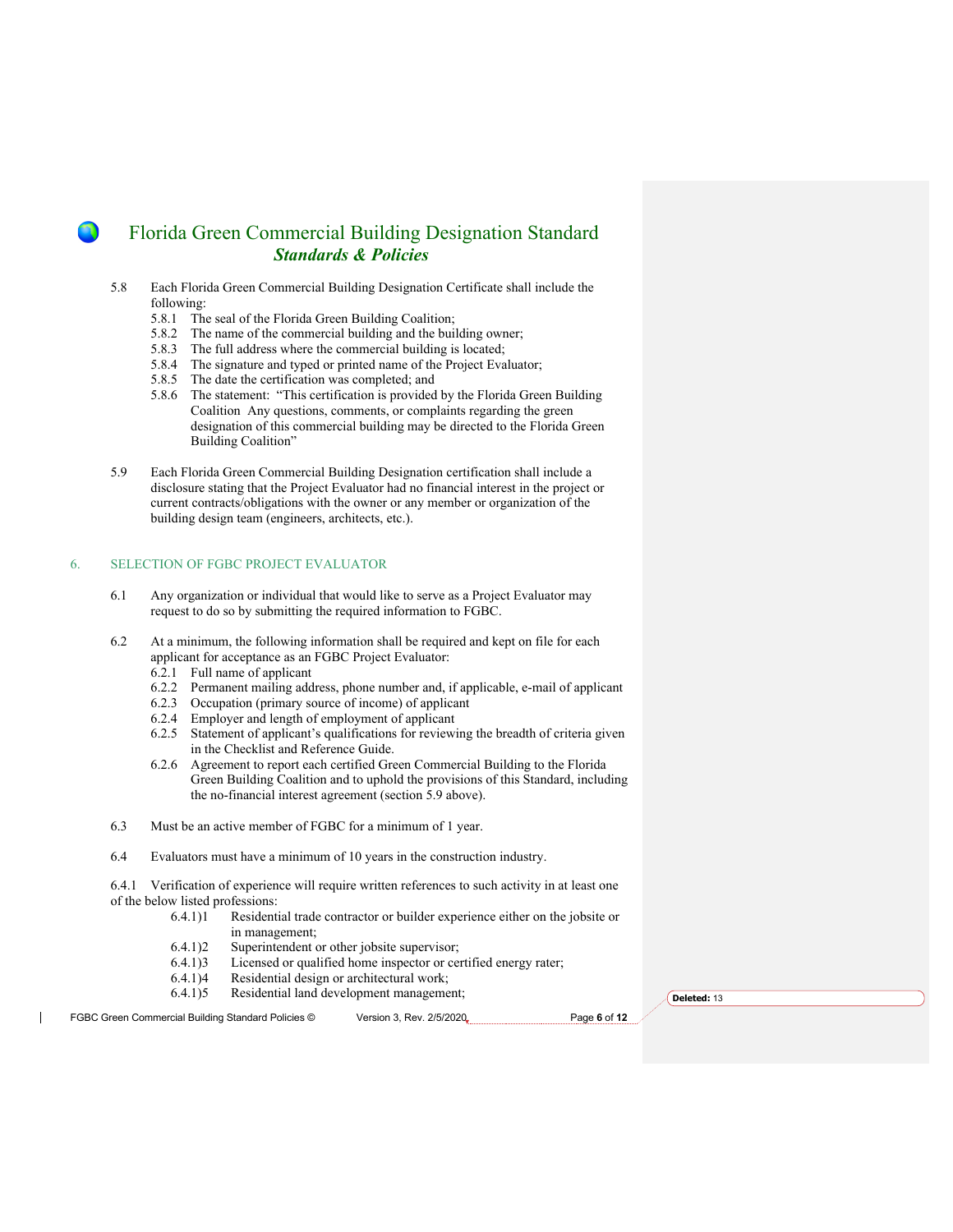- 6.4.1)6 Green building verification for other approved green certification program;
- 6.4.1)7 Construction consulting or training.
- 6.5 Must have completed a minimum of 14 hours of green building education within the immediate two (2) years prior to the application for Evaluator.
	- 6.5.1)1 Courses must specifically emphasize green residential construction techniques and concepts for hot humid climates;
	- 6.5.1)2 Course description/syllabus must be submitted with Certifying Agent Application;
	- 6.5.1)3 Instructors may receive education credits one time for teaching an approved course.
- 6.6 Any Project Evaluator must be an FGBC member in good standing (membership fees up to date) and must actively participate in 75 percent of the meetings of the FGBC Committee for the project type they wish to evaluate
- 6.7 Evaluators must have successfully completed a minimum of 2 projects certified under the Standard for which they are applying to become and evaluator.
- 6.8 Evaluators must attend annual evaluator training or training as determined by the FGBC.
- 6.9 The Florida Green Building Coalition shall assign a Project Evaluator from the list of approved Project Evaluators.
- 6.10 The Florida Green Building Coalition reserves the right to have its own staff, staff working for FGBC under contract, or qualified volunteers assigned as Project Evaluators and it has the right to select the evaluator of its choice for any given project.
- 6.11 The cost for evaluation services rendered shall be negotiated between the Florida Green Building Coalition and the Project Evaluator or their organization.

### 7. BASIS FOR QUALIFICATION

- 7.1 Each commercial building shall qualify as described in the Checklist and the Reference Guide and each item receiving credit shall be verified by the Project Evaluator.
- 7.2 Appropriate Standard.

The Standard version in effect at the time of project registration determines the applicable version of the Standard that shall be used. However, if a project is not previously registered with FGBC, then the applicable version of the Standard to be used shall be the version in effect on the building permit date.

Any project may elect to use a more recent version of the Standard, which is in effect at the time of application.

FGBC Green Commercial Building Standard Policies © Version 3, Rev. 2/5/2020<sub>v</sub> Page 7 of 12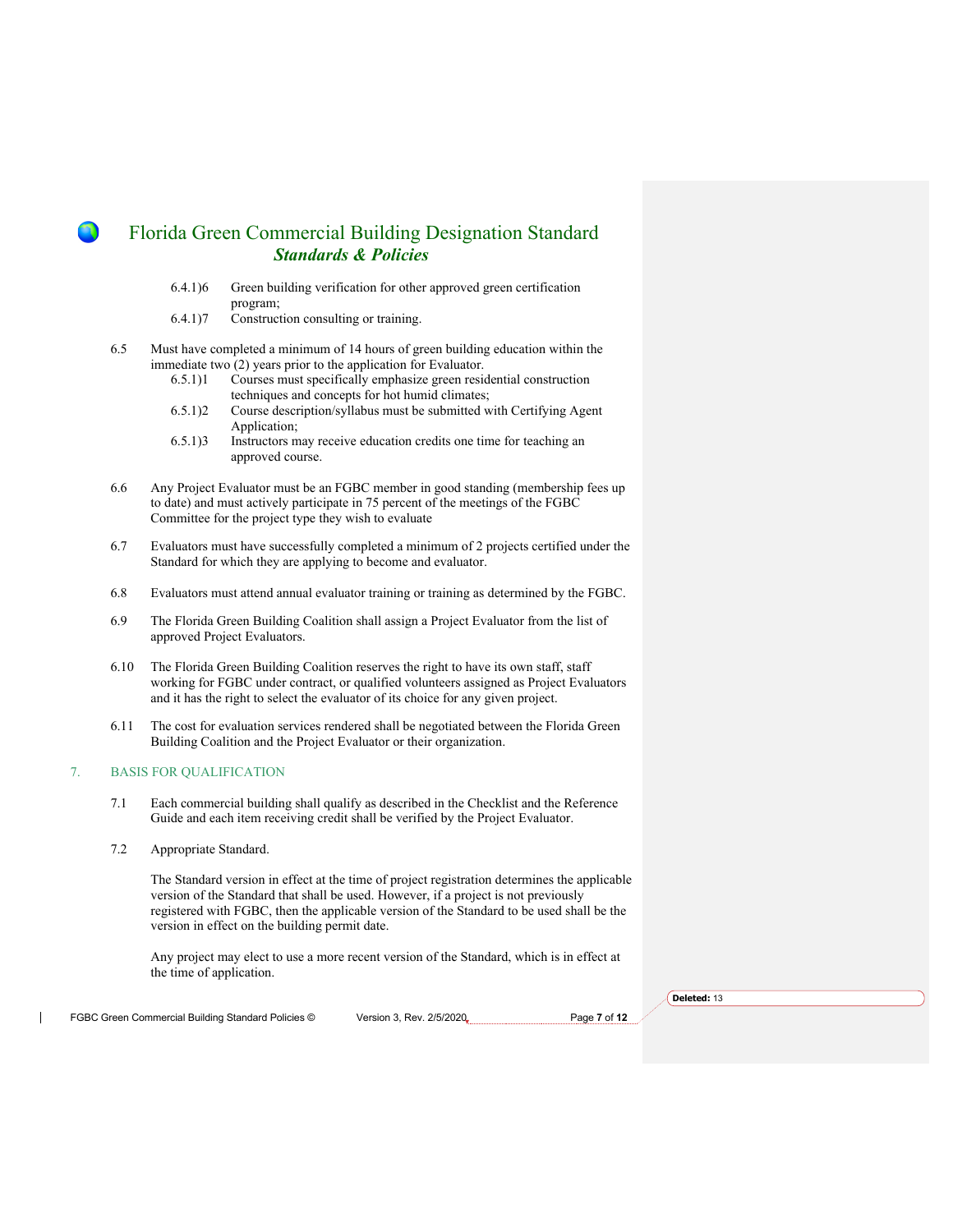### 8. REVISION PROCEDURES FOR THE GREEN COMMERCIAL BUILDING STANDARD

#### 8.1 Periodic Review.

At least triennially, the provisions set forth in these Green Commercial Building Standards shall be reviewed by the Standards Committee of the Florida Green Building Coalition in collaboration with other stakeholders. At a minimum, this review shall include consideration and evaluation of changes in the law, technological innovations, and comments and requests received from interested parties.

#### 8.2 Annual Revision Cycle

- 8.2.1 The annual revision cycle is:
	- Dec 31 Last date to accept public modification requests for review
	- Feb 28 Last date for review and approval by the FGBC Green Commercial Building Standard Committee of all modification requests
	- April 1 Last date for posting revised proposed standards on the FGBC website.
	- June 1 Effective date of revised standard
- 8.2.2 All modification requests shall be disposed of on an annual cycle such that modification requests received on or before the last working day of December are included in the revision cycle that concludes no later than the last working day of May.
- 8.2.3 The Board of Directors of the Florida Green Building Coalition may revise the FGBC Green Home Designation Standard at any time according to Section 8.3

### 8.3 Revision Procedures

- 8.3.1 Interested parties may submit a modification request to Florida Green Building Coalition on the official "Modification Request Form" available from the FGBC website.
- 8.3.2 Modification Requests shall be reviewed by the FGBC Green Commercial Building Standard Committee for consensus recommendation.
- 8.3.3 The proposed revised standard documents shall be posted on the FGBC website for a 30-day public comment period with notification to the general membership.
- 8.3.4 Following the public comment period, each public comment received shall be reviewed by the Florida Green Building Coalition Green Commercial Building Standard Committee for consensus recommendation.
- 8.3.5 The FGBC Green Commercial Building Standard Committee shall be responsible for conducting the periodic evaluation through a consensus process, whereby both consenting and the non-consenting opinions are documented and incorporated as comments into each report or proposal to change.
- 8.3.6 Public comment proposals for change receiving two-thirds majority support from the FGBC Green Commercial Building Standard Committee shall be incorporated into a set of revised Florida Green Commercial Building Standard documents.
- 8.3.7 The proposed final version of the revised Standard documents shall be submitted to the FGBC Board of Directors for review.

FGBC Green Commercial Building Standard Policies © Version 3, Rev. 2/5/2020<sub>v</sub> Page 8 of 12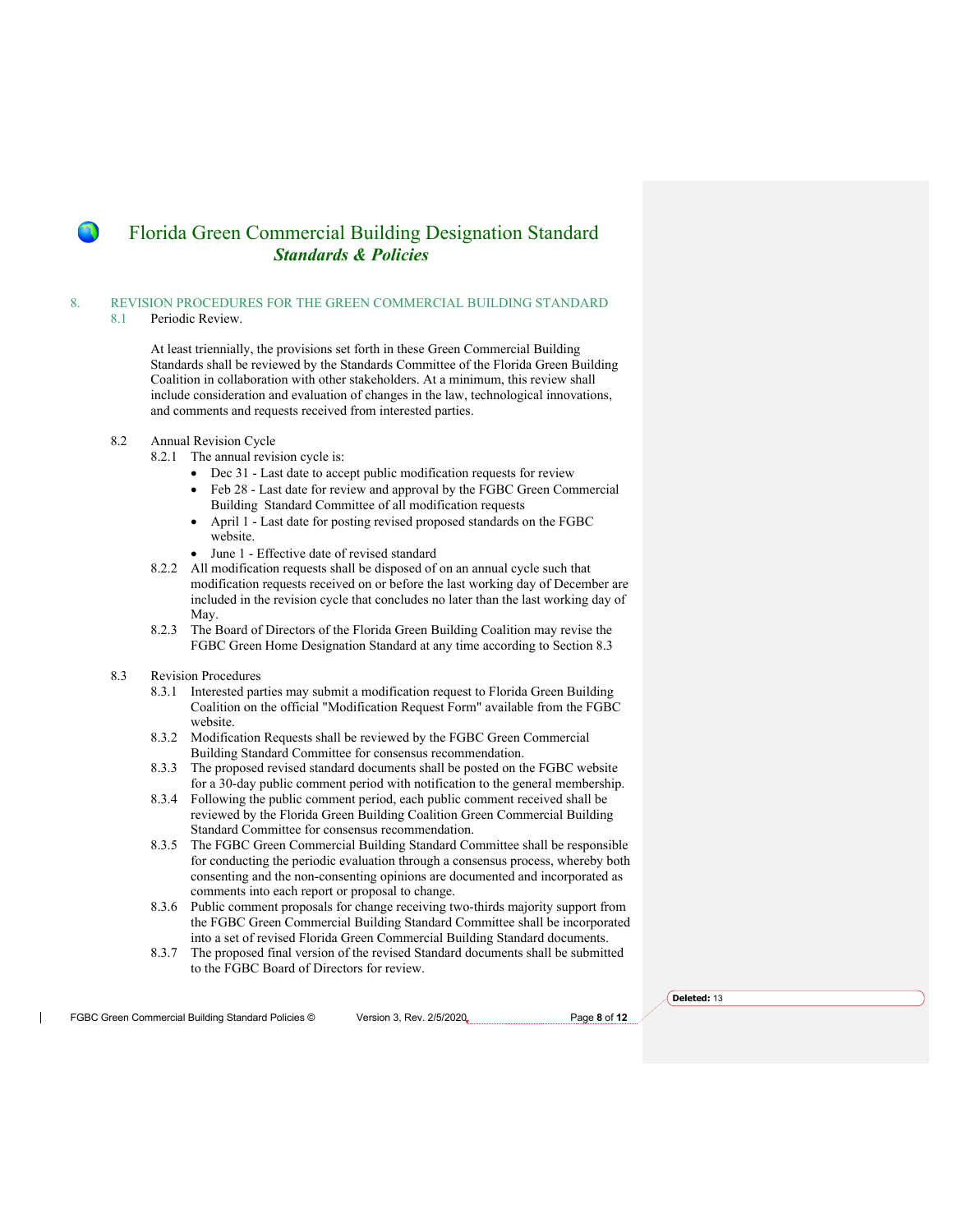- 8.3.8 The Board of Directors of the Florida Green Building Coalition shall adopt, adopt with modification, or reject the proposed revised Standard.
- 8.4 Procedure for Submission of Modification Requests
	- 8.4.1 Proposals to change the Florida Green Commercial Building Designation Standard may be submitted to the Florida Green Building Coalition in writing, at any time, using the official "Modification Request Form" posted on the FGBC website.
	- 8.4.2 All proposals to change the Florida Green Commercial Building Designation Standard that meet the criteria set forth in this section of these Standards shall be accepted for consideration and evaluation.
	- 8.4.3 At a minimum the modification request shall include the following
		- 8.4.3.1 Identification of submitter, including:
			- Name, address, contact information and affiliation of submitter
			- Full description of criteria seeking placement or modification
			- Technical basis for placing or modifying criteria within the Standard
			- Recommended number of credit points
			- Justification for recommended number of credit points
			- Signature of submitter
			- Date Modification Request Form is submitted to the Florida Green Building Coalition
		- 8.4.3.2 Specific revisions in a format that clearly identifies the manner in which the Florida Green Commercial Building Standards are to be altered (i.e. underline/strikeout format or equivalent). Any proposal to change the Florida Green Commercial Building Standards that does not include proposed alteration(s) shall be rejected and returned to the submitter.
		- 8.4.3.3 Substantive reason(s) or justification for each proposed change. The lack of substantive justification for a proposed change may result in the rejection of the proposal and return to the submitter.
		- 8.4.3.4 Supporting documentation that may be needed for the reasoned evaluation of the proposal.

#### 9. SUSPENSION OR REVOCATION OF FGBC GREEN DESIGNATION

The Florida Green Building Coalition may suspend or revoke the Florida Green Commercial Building designation from a commercial building, requesting all reference to such certification be discontinued and removed from all marketing and educational materials.

9.1 For Failure to Correct Deficiencies.

If the Florida Green Building Coalition determines at any time that an FGBC certified green commercial building has failed to adhere to the procedures and activities listed in the standard for those items whereby the project earned credit points, the FGBC will notify the building owner of the specified deficiencies and shall require that specific corrective action, set forth in the notification, be taken not later than 30 calendar days after the date set forth in such notification.

**Deleted:** 13

FGBC Green Commercial Building Standard Policies © Version 3, Rev. 2/5/2020<sub>v</sub> Page 9 of 12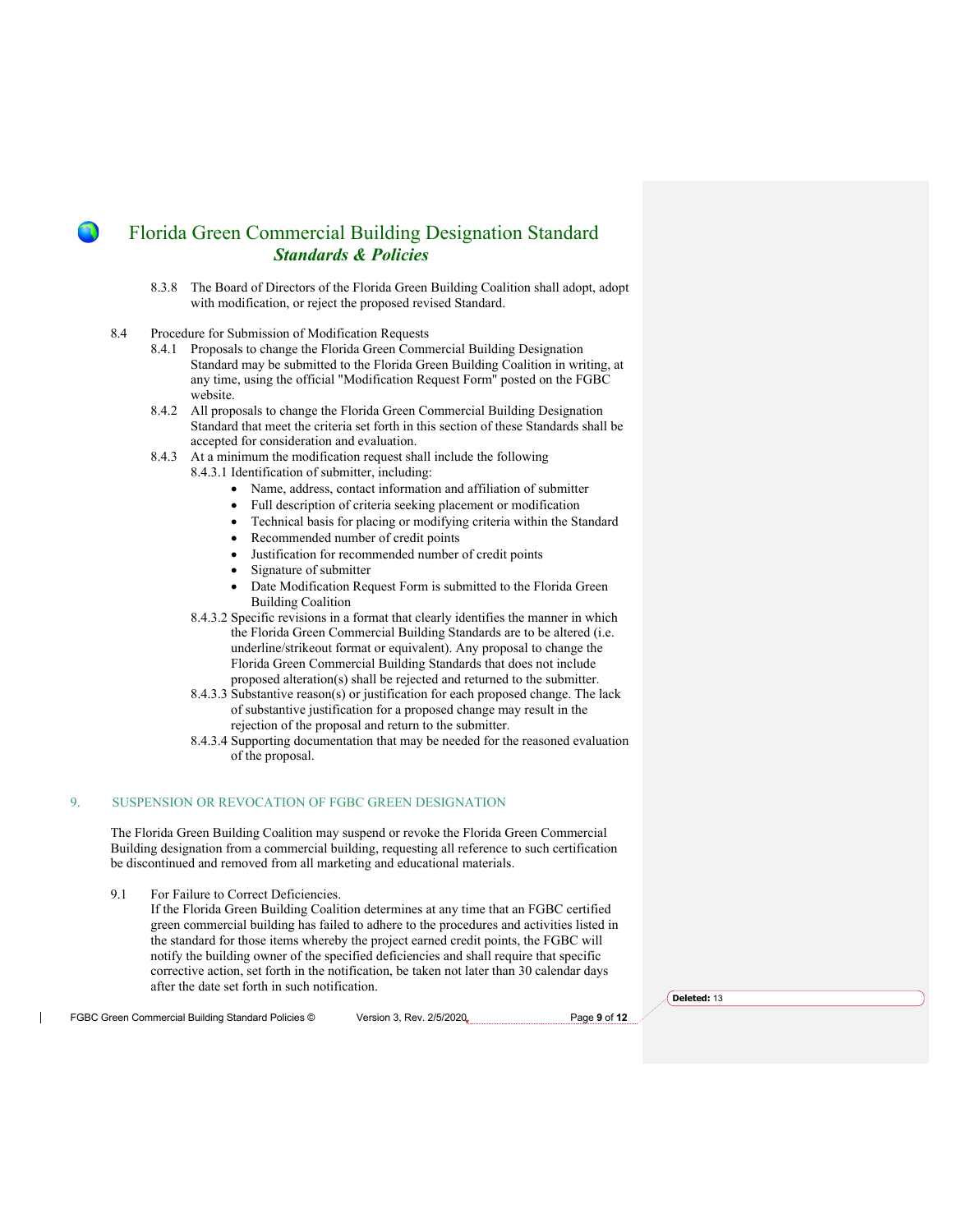- 9.1.1 In the event that the deficiencies have not been remedied, the Florida Green Building Coalition shall have the authority to immediately begin the process of revoking the certification by issuance of a Notice of Suspension Proceedings. The notice may be appealed in accordance with procedures set forth herein.
- 9.1.2 In the event that the specified deficiencies are not corrected within the application period set forth in the Notice of Suspension, a Notice of Revocation Proceeding shall be issued by the Florida Green Building Coalition. Such Revocation Proceeding shall follow the due process procedures contained herein. The Notice of Revocation may be appealed in accordance with the procedures set forth herein.

#### 9.2 For Cause.

Any commercial building certified by the Florida Green Building Coalition may have its accreditation revoked in any of the following circumstances:

9.2.1 Upon determination by the Florida Green Building Coalition that an FGBC certified building owner has acted in such a manner as to impair the objectivity or integrity of the accrediting program or harm the reputation of the Florida Green Building Coalition, including, but not limited to submission of false information to the Florida Green Building Coalition or failure to submit to the Florida Green Building Coalition any material information required to be submitted in connection with obtaining or maintaining accreditation; knowingly or negligently issuing certifications that fail to meet all of the certification criteria; or misrepresentation by the building owner in advertising or promotional materials of its accreditation status in general or with respect to any service provided by the building owner.

#### 9.3 Suspension/Revocation Due Process

The Florida Green Building Coalition shall comply with the following due process procedures in considering any suspension or revocation actions against a building owner. 9.3.1 Notice

The Florida Green Building Coalition may, at its discretion, initiate a proposed suspension or revocation action pertaining to the building's green certification against a building owner by providing the building owner written notice of the proposed action sent by certified mail, return receipt requested, to the last known address of the building owner. Such notice shall inform the FGBC building owner of the entire basis and justification for the proposed action.

9.3.2 Contest of Proposed Suspension/Revocation

A respondent may contest a proposed suspension/revocation by filing a response with the Florida Green Building Coalition within 30 days of receipt of the notice. The response shall contain all pertinent and substantive information and argument that is in contradiction to the proposed suspension/revocation, including identification of all disputed materials and facts. If the respondent fails to file said response within the allotted time, the Florida Green Building Coalition may, at its discretion, suspend/revoke the accreditation of the respondent effective immediately upon written notification to the respondent.

- 9.3.3 Hearing
	- If the respondent files a timely response contesting the proposed

FGBC Green Commercial Building Standard Policies © Version 3, Rev. 2/5/2020<sub>v</sub> Page 10 of 12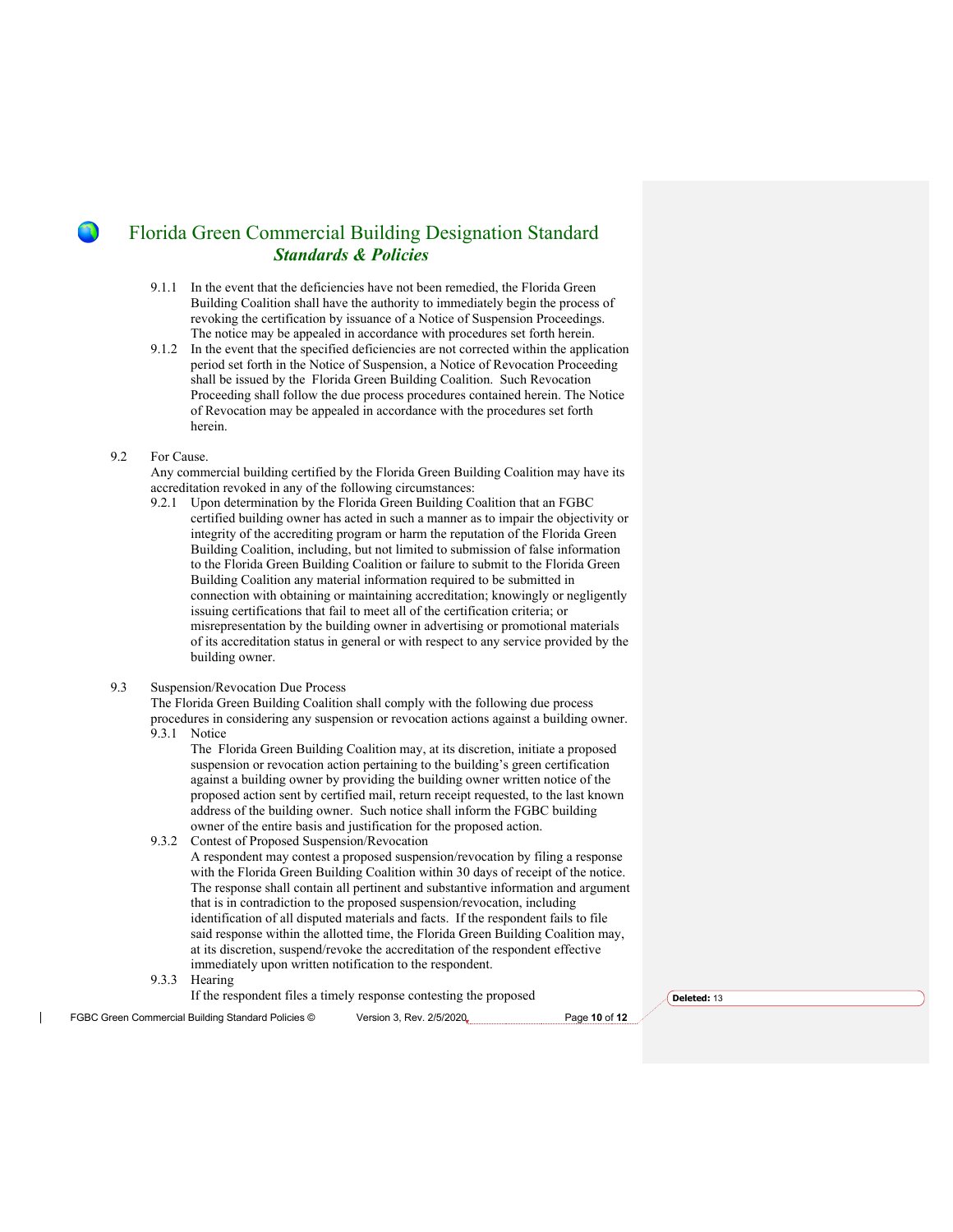suspension/revocation and requests a hearing, the Florida Green Building Coalition will appoint an independent, unbiased, and qualified hearing officer and issue a decision on the proposed suspension/revocation. The hearing officer will review the notice of suspension/revocation and the respondent's contest. If the hearing officer finds that the respondent's contest has raised substantiated and valid factual argument to the contrary of the proposed suspension/revocation, the respondent shall be afforded an opportunity to participate in an open and public hearing, and to submit additional documentary evidence, and rebuttal argument to any material contained in the original notice of suspension/revocation or developed during the course of the hearing officer's investigation. The notice shall be provided to the respondent by written notice by certified mail, return receipt requested, to the last known address of the respondent at a minimum of 120 days before the scheduled hearing.

9.3.4 Hearing Officer's Decision

The hearing officer shall issue a written decision on the proposed suspension/revocation that is based on all the information contained in the hearing record including statements of the factual and legal basis of the decision. If the hearing officer decides to impose suspension or revocation, the decision must include findings regarding all disputed materials, and justification for all findings. A suspension/revocation decision by the hearing officer shall take effect upon the issuance of the hearing officer's decision and the written notification of such decision to the respondent.

9.3.5 No Ex Parte Communication No ex parte communication between the parties and the hearing officer shall be allowed.

#### 10. APPEALS PROCEDURES FOR SUSPENSION OR REVOCATION

#### 10.1 Notification

The Florida Green Building Coalition shall notify the building owner and the Florida Green Building Coalition Board of any and all disciplinary actions. Additionally, the Florida Green Building Coalition shall clearly notify the building owner of all procedures and rights to remedy.

- 10.2 Appeal
	- 10.2.1 In the event that an accreditation application was not approved or the accreditation has been suspended, the building owner shall have the right, for a period of 30 calendar days after the date of notice, to appeal to the Florida Green Building Coalition.
	- 10.2.2 In the event that a FGBC green commercial building accreditation is suspended following the expiration of the period to appeal a suspension, in the absence of an appeal having been taken, the building owner shall have the right, at its election, for a period of 30 calendar days after the date of issue of a Notice of Suspension, to appeal to the Florida Green Building Coalition.

FGBC Green Commercial Building Standard Policies © Version 3, Rev. 2/5/2020 Page **11** of **12**